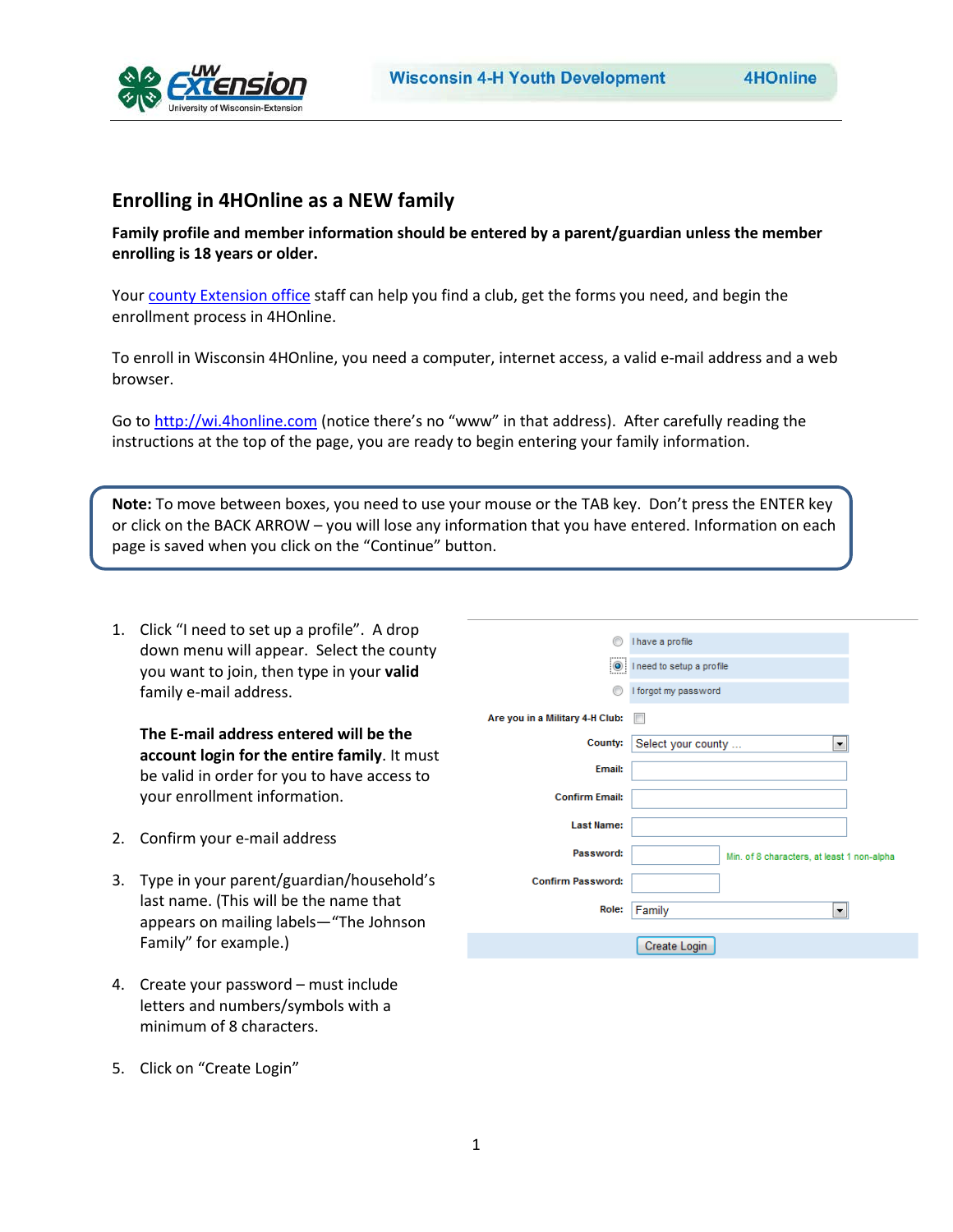

joe@gmail.com

 $\boxed{\blacksquare}$ 

 $\overline{\phantom{a}}$ 

Continue >>

12345

555-555-1234

# **Family Information Page**

1. Fill in all your personal information **Family Information** correctly and completely to create your **Profile Information** family profile. Make sure that you Email sally.smith@nomail.com choose your correspondence preference Last Name Smith for either "Mail" or "Email". Mailing Address 123 Washington Ave. City Madison 2. Do not check the "Update member State Wisconsin Zip Code  $53715$ records with the same address" box at Primary Phone 608-555-2222 this time. Correspondence Preference 4-H County Z-test 3. Click on the "Continue" button at the Update member records with the same address **T** bottom of the page. **Password Management** Current Password: New Password: **Note:** The Password Management section is Confirm New Password: only used when you want to set a new Update Password password. You do not need to enter

#### **Member List Page**

anything there at this time.

1. You are now at the "Member List" page. In the drop down box under "Add a New Family Member", select "youth" and click on "Add Member".

| 123 Washington Ave.                 |      |                      |                                                                                                                                                                                                                                              | select a member type<br>▼ |      |  |  |
|-------------------------------------|------|----------------------|----------------------------------------------------------------------------------------------------------------------------------------------------------------------------------------------------------------------------------------------|---------------------------|------|--|--|
| Madison, WI 53715                   |      |                      | select a member type                                                                                                                                                                                                                         |                           |      |  |  |
| sally.smith@nomail.com              |      |                      | Adult                                                                                                                                                                                                                                        |                           |      |  |  |
| Support Staff County [contact info] |      |                      | Youth                                                                                                                                                                                                                                        |                           |      |  |  |
|                                     |      |                      |                                                                                                                                                                                                                                              |                           |      |  |  |
|                                     |      |                      | Note: The event registration section on this page is not available for use at this time.                                                                                                                                                     |                           |      |  |  |
|                                     |      |                      | YOU CAN NOT REGISTER FOR AN EVENT UNTIL YOUR ENROLLMENT HAS BEEN ACCEPTED AND YOUR STATUS IS SET TO ACTIVE<br>If your enrollment status is 'Inactive' or 'Incomplete', click the 'Edit' button to review and submit your record for approval |                           |      |  |  |
|                                     |      |                      | <b>Member/Volunteer List</b>                                                                                                                                                                                                                 |                           |      |  |  |
| <b>Name</b>                         | Role | <b>Membership ID</b> | <b>Enrollment Status</b>                                                                                                                                                                                                                     | <b>Last Active Year</b>   | Edit |  |  |
|                                     |      |                      |                                                                                                                                                                                                                                              |                           |      |  |  |
|                                     |      |                      | Register A Member In An Event - Only Members with an 'Active' Enrollment Status May Register                                                                                                                                                 |                           |      |  |  |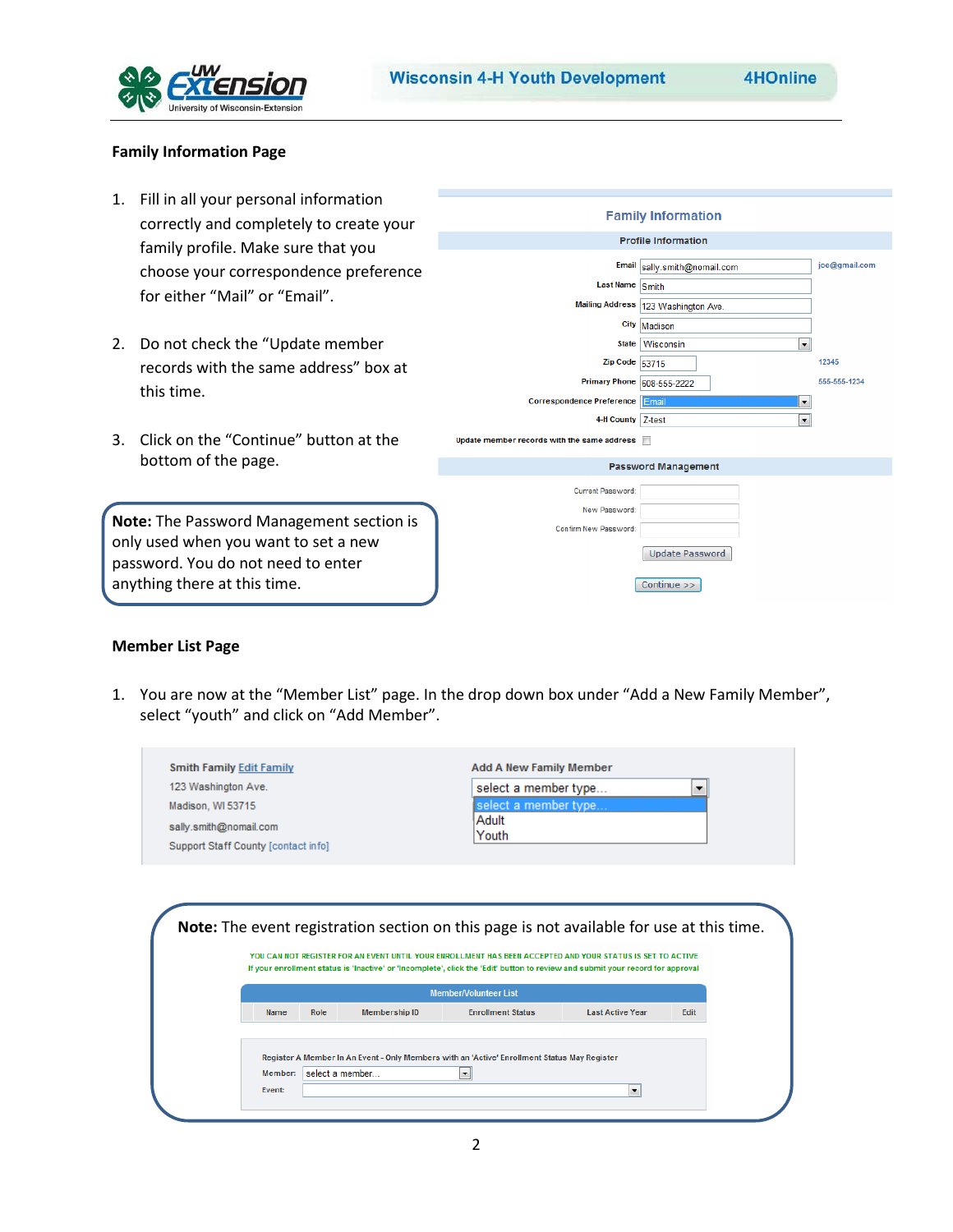

# **Youth Personal Information Page**

### **Fill in all information for this member correctly and completely.**

- 1. If he/she has a different e-mail address than the family one entered at login, enter it in the top box.
- 2. Enter his/her legal name.
- 3. For the "Years in 4-H", enter "1" if this is the first year. Otherwise, enter the number that reflects your experience. For example, if this is the beginning of your fifth year in 4-H, enter 5.
- 4. If there are parents/guardians that live in a different residence, enter their mailing information under Secondary Household.
- 5. Is the member a youth leader, junior leader volunteer? Select "yes" or "no".
- 6. Ethnicity If you consider your child to be a part of the Hispanic culture, mark "yes". Then check one or more of the boxes pertaining to race.
- 7. Choose your residence.
- 8. Complete the Military Service of Family section only if it applies.
- 9. School Information choose your county from the drop down menu first, then select your child's school. If your school is not listed, click on "If you are unable to locate your school…" and enter the school name and type.
- 10. Select your child's current grade in school.
- 11. Click on the "continue" button at the bottom.

**Note:** Bolded items are required to continue to the next screen. Missed items will be highlighted in pink to help you identify any missing information.

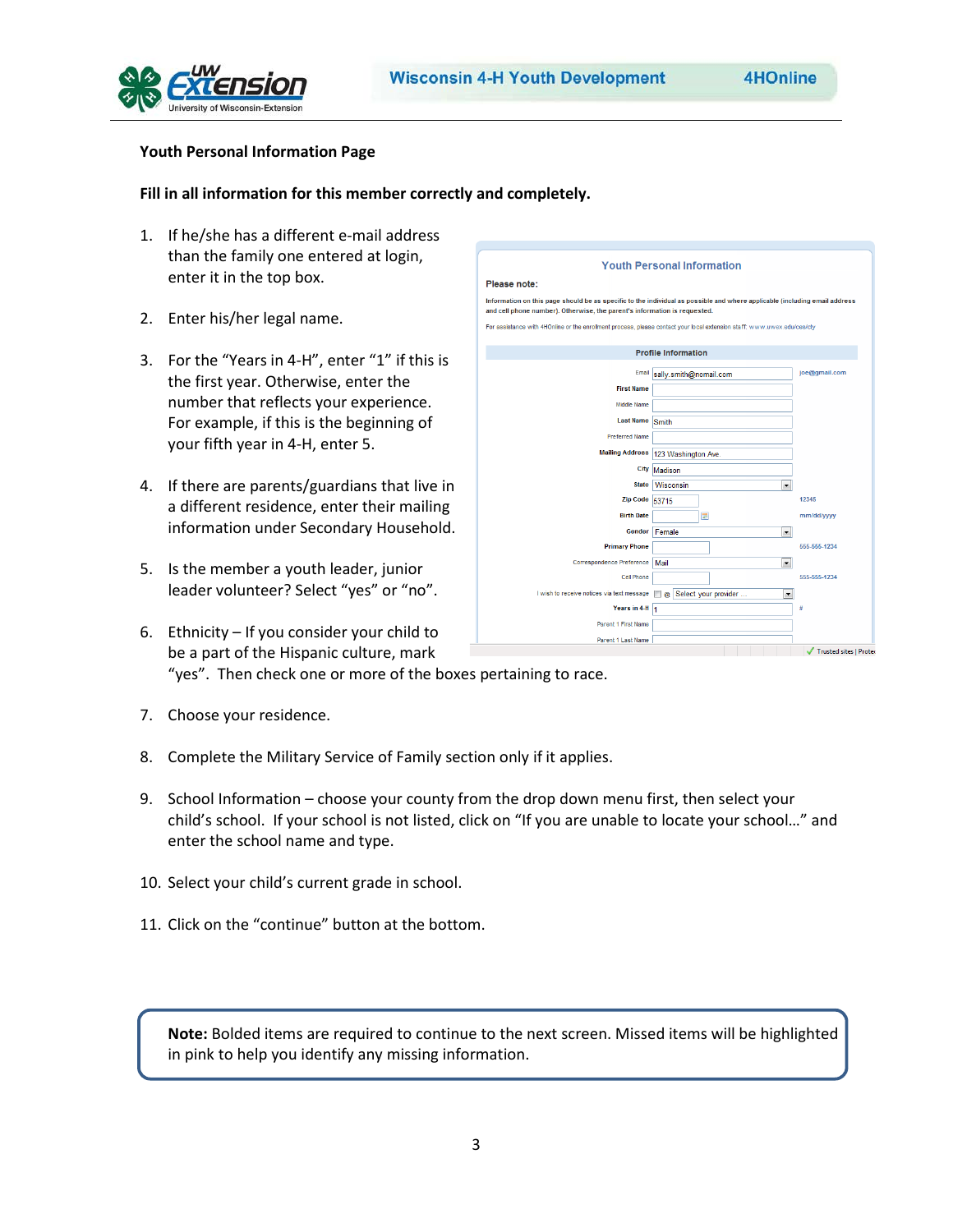

# **Additional Information Page**

Please read each statement on this page carefully. Completion of each of the agreements is required for participation in the program. It is important to understand that checking the boxes to agree is considered your e-signature and it has the same legal force and effect as your hand-written signature. Questions pertaining to the agreements below can be addressed by contacting your county 4-H Youth Development Educator. A link to their contact

information can be found at [www.uwex.edu/ces/cty.](http://www.uwex.edu/ces/cty)

Complete the five following authorizations:

- Assumption of Risks
- Hold Harmless, Indemnity and Release
- Consent for Emergency Treatment
- Code of Conduct
- Photo Release

After completing each of the five authorizations, click on the "continue" button.

**Note:** The "continue" button will take you to an optional health form. It is not required at the time you are enrolling, but will be required to participate in certain events and activities. After you have completed the form once, the information will be retained. You can return to 4HOnline to update information that may have changed since the last time it was completed. Scroll down and click on the "continue" button if you do not want to fill it out at this time.

**This is the Clubs/Projects/Groups page, where you will select a 4-H club and projects for the current 4-H year.** 

#### **On the Clubs tab:**

- 1. Select the correct club from the drop down menu and click on it.
- 2. Be sure to click "Add Club".
- 3. Click the "Continue" button.



Select a minimum of 1 club(s) and a maximum of 8 club(s)